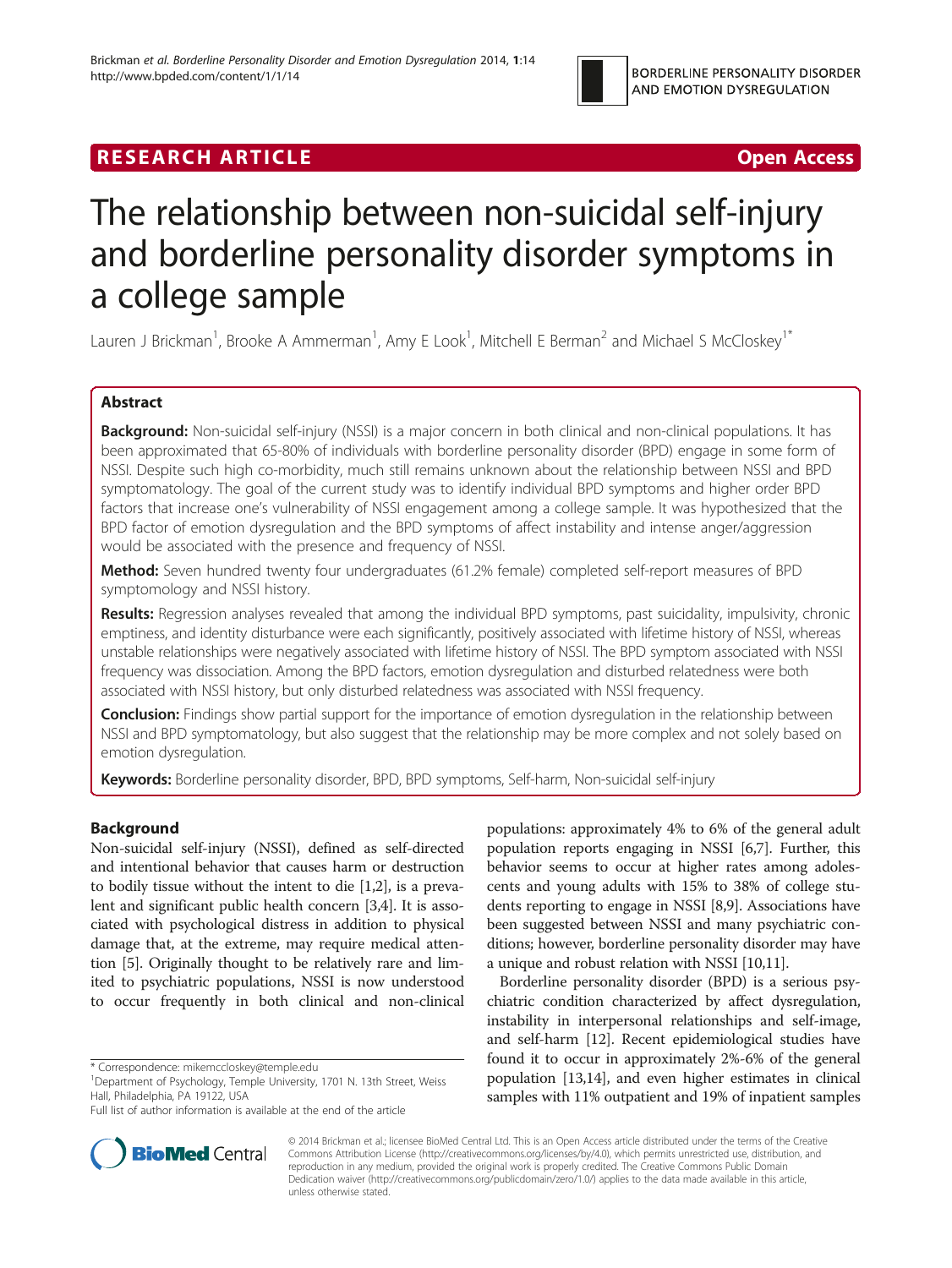being diagnosed with BPD [\[15\]](#page-6-0). BPD is associated with many negative outcomes, including self-harm across the spectrum of lethality [[16](#page-6-0)]. As many as 9% of individuals with BPD die by suicide [[17\]](#page-6-0) and approximately 65-80% of individuals engage in NSSI [[11](#page-6-0),[18](#page-6-0)]. Though researchers have identified a strong association between NSSI and BPD [\[16,19\]](#page-6-0), much less is known about the association of specific BPD symptoms with NSSI engagement.

The heterogeneity of BPD has long been an issue. Researchers have attempted to identify homogeneous subsets of BPD symptoms to identify subtypes of BPD and to more parsimoniously examine the relationships between BPD symptomatology and putatively associated factors. Theoretical models have proposed five dimensions [\[19](#page-6-0)] or subtypes [\[20\]](#page-6-0) of BPD, however, more recent empirical studies (e.g., [\[21,22\]](#page-6-0)) have largely supported a three factor model of BPD symptomatology (but also see [[23](#page-6-0)]) consisting of behavioral dysregulation, disturbed relatedness, and emotion dysregulation, which are thought to represent core dimensions of borderline personality. Behavioral dysregulation refers specifically to self-harm (i.e., NSSI and suicidal behavior) and impulsivity, while disturbed relatedness reflects a disturbed sense of self and relatedness to others. Despite a lack of direct investigation, the disturbed relatedness and emotion dysregulation factors have been found to indirectly relate to NSSI. With respect to disturbed relatedness (i.e., paranoid ideation, emptiness, identity disturbance, and unstable relationships), an interpersonal function of NSSI has been identified and suggests the behavior may be utilized as a way to communicate with [[24\]](#page-6-0) or to elicit affection or attention from a loved one [[5\]](#page-6-0). Individuals who engage in NSSI also report engaging in the behavior to reduce feelings of emptiness [[22](#page-6-0)] and NSSI is associated with reports of greater levels of depersonalization and drug-free hallucinations or delusions [[11](#page-6-0)]. However, it is the emotion dysregulation factor (i.e., anger, affective instability and frantic efforts to avoid abandonment) that is most strongly associated with NSSI.

Emotion dysregulation, which entails the inability to effectively regulate one's inner emotional experience, such as the emotions an individual experiences, when the emotions are experienced, and the resultant behavior or expression [[19](#page-6-0),[25](#page-6-0)-[27\]](#page-6-0), is thought to be a core deficit in BPD [[28](#page-6-0),[29](#page-6-0)]. Indeed, approximately half of individuals with BPD endorse affect lability and/or problems with anger and aggression, with fear of abandonment less common, but highly predictive of BPD [\[30\]](#page-6-0). Emotion dysregulation is also associated with NSSI [\[31,32](#page-6-0)], with the large majority of NSSI acts serving an emotion regulation function [\[2](#page-6-0)]. This is particularly true for individuals with BPD, as over 95% of women with BPD who engage in NSSI report doing so for (among other things) emotional relief [\[2,31](#page-6-0)]. Furthermore, in clinical samples affect lability and anger problems discriminate those who do and do not engage in self-harm [\[33,34\]](#page-6-0). Thus, in clinical samples of individuals with BPD, research shows emotion regulation is associated with NSSI.

Despite our knowledge of the association between BPD and NSSI, the extent to which these symptoms are independently associated with NSSI in a general college sample remains unclear. The goal of the current study was to examine the relationship between BPD symptomatology and NSSI in a general college sample by examining both individual BPD symptoms and the three factors they comprise. Given several BPD criteria have been found to be associated with NSSI [[35-37](#page-6-0)], it was expected all BPD symptoms and factors would discriminate college students with and without NSSI. However, when all symptoms or factors were examined simultaneously, the factor of emotion dysregulation and specifically the symptoms of affect instability and anger/aggression were hypothesized to be independently associated with both the likelihood of engaging in NSSI and the frequency of NSSI among those who engage in the behavior. Consistent with past research [\[38](#page-6-0)], a history of suicidality was also hypothesized to independently differentiate those with and without a history of NSSI.

# Methods

#### Participants

Participants were 788 male and female undergraduate students from a large urban university taking part in a larger study. After all participants completed study measures, two groups were formed to clearly discriminate between participants: those with a history of NSSI (NSSI+) and without a history of NSSI (NSSI-). Those in the NSSI + group reported three or more lifetime episodes of NSSI  $(n = 136)$ , whereas those in the NSSI- group reported no lifetime NSSI ( $n = 588$ ). Individuals with repeated selfinjury have been identified as distinctly different from those who have engaged in the behavior non-repetitively, representing a more severe or impaired class [\[39](#page-6-0)-[41](#page-6-0)]. To best capture individuals with repeated self-injury, 64 participants were removed from analyses because they reported 1 or 2 lifetime episodes of NSSI. The final sample consisted of 724 participants (281 males, 443 females), aged 17 to 57 ( $M = 21.23$ ,  $SD = 3.87$ ) who were predominately Caucasian (59.30%), African American (14.8%), and Asian (12.6%).

# Materials

# Self-injury

The Forms and Function of Self-Injury Scale (Jenkins A, Connor B, McCloskey, MS, Alloy, LA: The Form and Function of Self-Injury Scale (FAFSI): The development and psychometric evaluation, submitted) is a multi-part self-report measure used to determine lifetime history of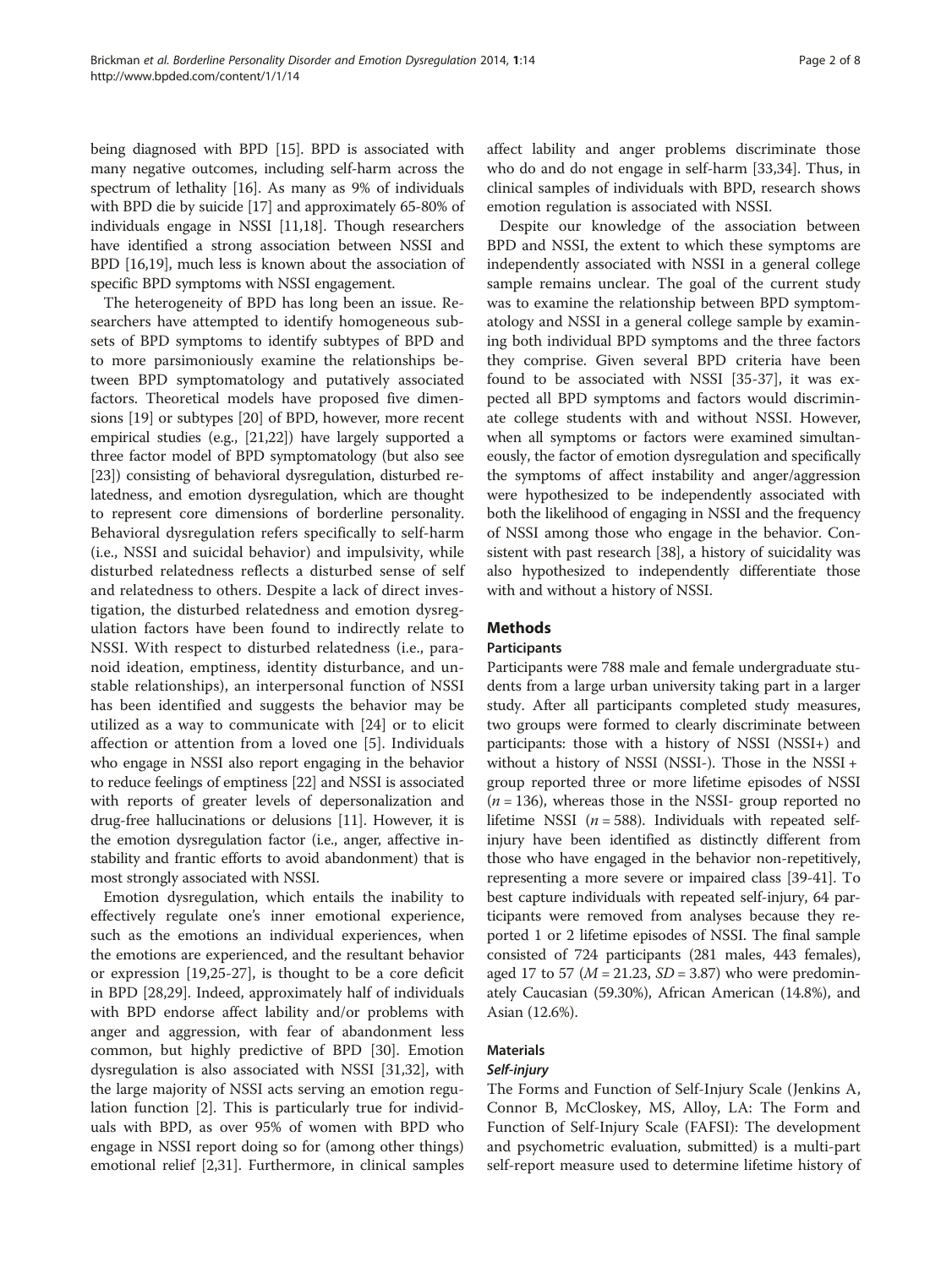NSSI and to provide an estimate of the frequency of NSSI behavior (across NSSI categories) engaged in by each participant. For this study, only the first section of the measure assessing the frequency and methods of NSSI was utilized. Participants were asked, "Have you ever, intentionally or on purpose, hurt yourself in the following ways, without the intention of killing yourself?" Then, for each of 13 possible types of NSSI (e.g., selfcutting, self-burning, self-hitting) they reported the number of times they engaged in each listed behavior (e.g., "cut yourself, either to cause pain or draw blood"). The internal consistency (KR-20 = .83 for NSSI behaviors) and factor structure of the FAFSI has been supported (Jenkins A, Connor B, McCloskey, MS, Alloy, LA: The Form and Function of Self-Injury Scale (FAFSI): The development and psychometric evaluation, submitted). In the present study the internal consistency of the NSSI behaviors was also strong (KR-20 = .81).

#### Borderline personality symptomology

The McLean Screening Instrument for Borderline Personality Disorder (MSI-BPD [[39\]](#page-6-0)), a 10-item self-report measure of BPD features, was used to assess BPD symptoms. Convergent and concurrent validity of the measure have been supported [\[40\]](#page-6-0). In the current study the MSI-BPD demonstrated good reliability ( $\alpha$  = .83). Further, when compared with a validated structured interview of BPD diagnosis, both sensitivity and specificity of the MSI-BPD were above .90 [[37](#page-6-0)]. The current study used both individual MSI-BPD items (i.e., BPD symptoms) and BPD factors. Composition of the BPD factors was based on the threefactor model by Sanislow et al. [\[41](#page-6-0)] and supported by more recent confirmatory factor analyses [[21,22\]](#page-6-0). These factors consisted of: 1. emotion dysregulation ("been extremely moody"; "felt very angry a lot of the time"; "made desperate efforts to avoid feeling abandoned or being abandoned"); 2. disturbed relatedness ("closest relationships troubled by a lot of arguments or repeated breakups"; "felt you had no idea who you are or that you have no identity"; "chronically felt empty"; "been distrustful of other people"; "frequently felt unreal or as if things around you were unreal"); and 3. behavioral dysregulation ("deliberately hurt yourself physically/made a suicide attempt"; "at least two other problems with impulsivity"). Factor scores were derived by totaling composite items. In the current sample the MSI-BPD showed good internal consistency ( $KR-20 = .83$ ).

# Procedures

Participants were recruited through an online research participation system at a large urban university, and were enrolled at the university at the time of the study. They completed a series of self-report measures as part of a larger study on aggression and self-aggression

through a secure website as approved by the University's Institutional Review Board. All participants provided informed consent and received course credit for their participation. Participants were excluded from the study if they failed to complete the measures of interest for the current study, which were questionnaires assessing selfinjurious behavior and borderline personality disorder symptomatology.

# Results

The factor of behavior dysregulation was not included in the primary regression analyses as it includes acts of parasuicidal behavior (i.e., NSSI) and the goal of the current study was to identify risk factors beyond the self-injury criterion itself. The borderline personality disorder screening instrument used in this study (MSI-BPD) differentiates suicide attempts/gestures from NSSI; however, given the suggested relationship between NSSI and the other components of the behavioral dysregulation factor, i.e., suicidal behavior and impulsivity [[38\]](#page-6-0), impulsivity and suicidal behavior were included in the analyses of individual BPD symptoms.

### Participant characteristics

NSSI + and NSSI- groups were compared on the demographic variables of gender, race and age. The NSSI + participants were more likely to be female,  $\chi^2$  (1,  $N = 723$ ) = 11.22,  $p < .001$ . There were also significant group differences on race,  $\chi^2$  (1,  $N = 724$ ) = 5.43,  $p < .05$ , with post hoc single DF  $\chi^2$  analyses revealing NSSI + participants were significantly more likely to be Caucasian than African American or Asian (both  $p < .05$ ) relative to NSSI- participants. No significant differences between NSSI + and NSSI- participants with regard to proportion of African American, Asian, or other were found. Consequently, race was dichotomized into Caucasian and minority (African Americans, Asians, and others) and controlled for in primary analyses. No differences between NSSI + and NSSIparticipants existed with respect to age,  $t(722) = .24$ ,  $p > .05$ . With regard to individual BPD symptoms, NSSI + participants were more likely to endorse each criterion  $(\chi^2$  (1,  $N = 724) = 4.47 - 94.31$ ;  $p < .001$  to .04) and higher levels on each subdomain  $(t(722) = 8.65 - 26.05,$ all  $p < .001$ ) than NSSI- participants. See Table [1](#page-3-0) for descriptive information. Additionally, NSSI + individuals  $(M = 6.07, SD = 2.82)$  endorsed an overall greater number of BPD symptoms than NSSI- participants  $(M = 2.20,$  $SD = 2.37$ ,  $t(722) = 16.56$ ,  $p < .001$ . Of the overall sample, 92 participants (13.12%), endorsed 7 or more items on the MSI-BPD, which is the suggested cutoff for a BPD diagnosis [\[37](#page-6-0)]. The difference in proportion of  $NSSI + (37.5\%, N = 51)$  and NSSI- (7.0%, N = 41) above this cutoff was significant,  $\chi^2$  (1,  $N = 724$ ) = 103.81,  $p < .001$ . Among NSSI + participants, the number of NSSI episodes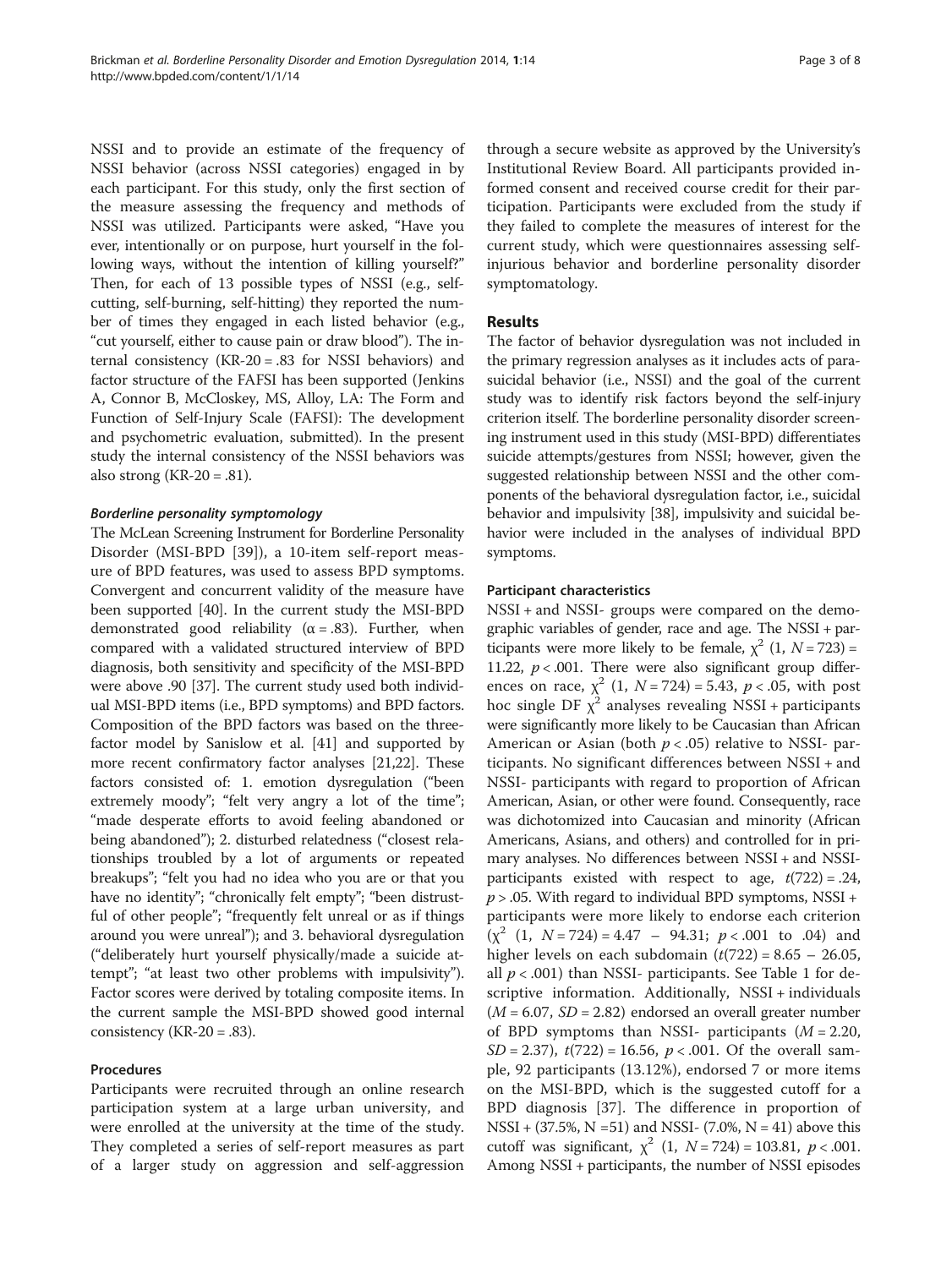| MSI-BPD                   | Overall sample $(N = 724)$ | $NSSI + group (N = 136)$ | NSSI – group ( $N = 588$ ) |
|---------------------------|----------------------------|--------------------------|----------------------------|
| Factor score M (SD)       |                            |                          |                            |
| Emotion Dys**             | 0.85(1.02)                 | 1.58(1.03)               | 0.69(0.94)                 |
| Disturbed relatedness**   | 1.49(1.53)                 | 2.57(1.66)               | 1.24(1.38)                 |
| Behavioral Dys**          | 0.57(0.83)                 | 1.91(0.70)               | 0.26(0.47)                 |
| Items endorsed% (N)       |                            |                          |                            |
| Relationship instability* | $38.4\%$ (N = 278)         | 46.3% ( $N = 63$ )       | $36.6\%$ (N = 215)         |
| Impulsivity**             | $30.0\%$ (N = 217)         | 59.6% ( $N = 81$ )       | $23.1\%$ (N = 136)         |
| Unstable affect**         | $38.4\%$ (N = 278)         | $67.6\%$ (N = 92)        | $31.6\%$ (N = 186)         |
| Angry**                   | $26.7\%$ (N = 193)         | 47.1% ( $N = 64$ )       | $21.9\%$ (N = 129)         |
| Distrustful of others**   | 40.7% ( $N = 295$ )        | $64.7\%$ (N = 88)        | $35.2\%$ (N = 207)         |
| Felt unreal**             | $23.1\%$ (N = 167)         | $39.7\%$ (N = 54)        | $19.2\%$ (N = 113)         |
| Chronic emptiness**       | $25.4\%$ (N = 184)         | $58.1\%$ (N = 79)        | $17.9\%$ (N = 105)         |
| Identity**                | $21.8\%$ (N = 158)         | 48.5% ( $N = 66$ )       | $15.6\%$ (N = 92)          |
| Avoid abandonment**       | $20.9\%$ (N = 151)         | 44.1% ( $N = 60$ )       | $15.5\%$ (N = 91)          |
| Suicidality**             | $21.1\% (N = 153)$         | $100\%$ (N = 136)        | $2.9\%$ (N = 17)           |

<span id="page-3-0"></span>Table 1 Endorsement of MSI-BPD items and factor score as a function of NSSI group

Note: \*p < .05, \*\*p < .001; MSI-BPD, McLean Screening Instrument for Borderline Personality Disorder, NSSI = Non-Suicidal Self-Injury, Dys = Dysregulation.

ranged from 3-4894, with a mean of  $112.75$  (SD = 476.05) and a median number of 21. The most common type of self–injury was cutting (71.20%), followed by banging head (37.30%), pinching self (32.20%), and scratching or scraping skin (30.50%).

#### NSSI status

Individual BPD criteria, as measured by the MSI-BPD, were assessed for association with engagement in NSSI via a hierarchical logistic regression, in which the control variables of gender and race were entered in the first step and the MSI–BPD items were entered in the second step. The first step consisting of race and gender was significant  $\chi^2$  (10, N = 724) = 20.14, p < .001 (Cox & Snell  $R^2$  = 03%; Nagelkerke  $R^2 = 04\%$ ). The second step consisting of MSI-BPD items also significantly distinguished NSSI + and NSSI- participants,  $\chi^2$  (10,  $N = 724$ ) = 175.43,  $p < .001$ (Cox & Snell  $R^2 = 23\%$ ; Nagelkerke  $R^2 = 38\%$ ). Among the individual items, history of suicide attempts, impulsivity, chronic feelings of emptiness, and identity disturbance were all independently, positively associated with NSSI + status while unstable relationships was negatively associated with NSSI + status (see Table 2).

A second hierarchical logistic regression assessed the extent to which the emotion dysregulation and disturbed relatedness factors were associated with NSSI group membership. Again the first step consisting of race and gender was significant at the same level as before (see above). The second step, consisting of the two BPD factors, significantly distinguished NSSI + and NSSIparticipants,  $\chi^2$  (2,  $N = 724$ ) = 95.94,  $p < .001$  (Cox & Snell  $R^2 = 15\%$ ; Nagelkerke  $R^2 = 24\%$ ). Both emotion dysregulation  $[B (SE) = .44 (.12),$  Wald = 13.44,  $p < .001$ , OR = 1.55, 95% CI =  $1.23 - 1.97$ ] and disturbed relatedness [B]  $(SE) = .39$  (.08), Wald = 22.55,  $p < .001$ , OR = 1.47, 95%  $CI = 1.26 - 1.73$ ] were positively associated with NSSI + status.

| Table 2 Hierarchical logistic regression of individual |
|--------------------------------------------------------|
| borderline symptoms on presence of non-suicidal        |
| self-injury                                            |

| Variable                    | B         | SE B | Wald  | <b>OR</b> | 95% CI<br>for OR |
|-----------------------------|-----------|------|-------|-----------|------------------|
| Step 1                      |           |      |       |           |                  |
| Gender                      | $0.67*$   | .26  | 6.55  | 1.94      | 1.17-3.23        |
| Race                        | $-0.67**$ | .25  | 6.96  | 0.52      | $0.32 - 0.84$    |
| Step 2                      |           |      |       |           |                  |
| Unstable relationships      | $-0.76**$ | .27  | 7.89  | 0.47      | $0.28 - 0.80$    |
| Suicide attempt             | $2.10***$ | .36  | 34.60 | 8.19      | 4.06-16.49       |
| Impulsivity                 | $0.92***$ | .26  | 12.92 | 2.51      | 1.52-4.13        |
| Affective lability          | 0.34      | .28  | 1.42  | 1.40      | $0.81 - 2.44$    |
| Inappropriate/intense anger | 0.22      | .28  | 0.63  | 1.25      | $0.72 - 2.16$    |
| Stress related paranoia     | 0.41      | .26  | 2.50  | 1.51      | $0.91 - 2.53$    |
| Severe dissociation         | $-0.43$   | .30  | 2.07  | 0.65      | $0.36 - 1.17$    |
| <b>Emptiness</b>            | $0.94***$ | .28  | 11.12 | 2.56      | 1.47-4.45        |
| Identity disturbance        | $0.72***$ | .27  | 6.91  | 2.05      | 1.20-3.50        |
| Fear of abandonment         | 0.29      | .29  | 1.03  | 1.33      | $0.77 - 2.31$    |

Note:  $*p < .05$ ,  $**p < .01$ ,  $***p < .001$ ; OR = Odds Ratio; CI = Confidence Interval.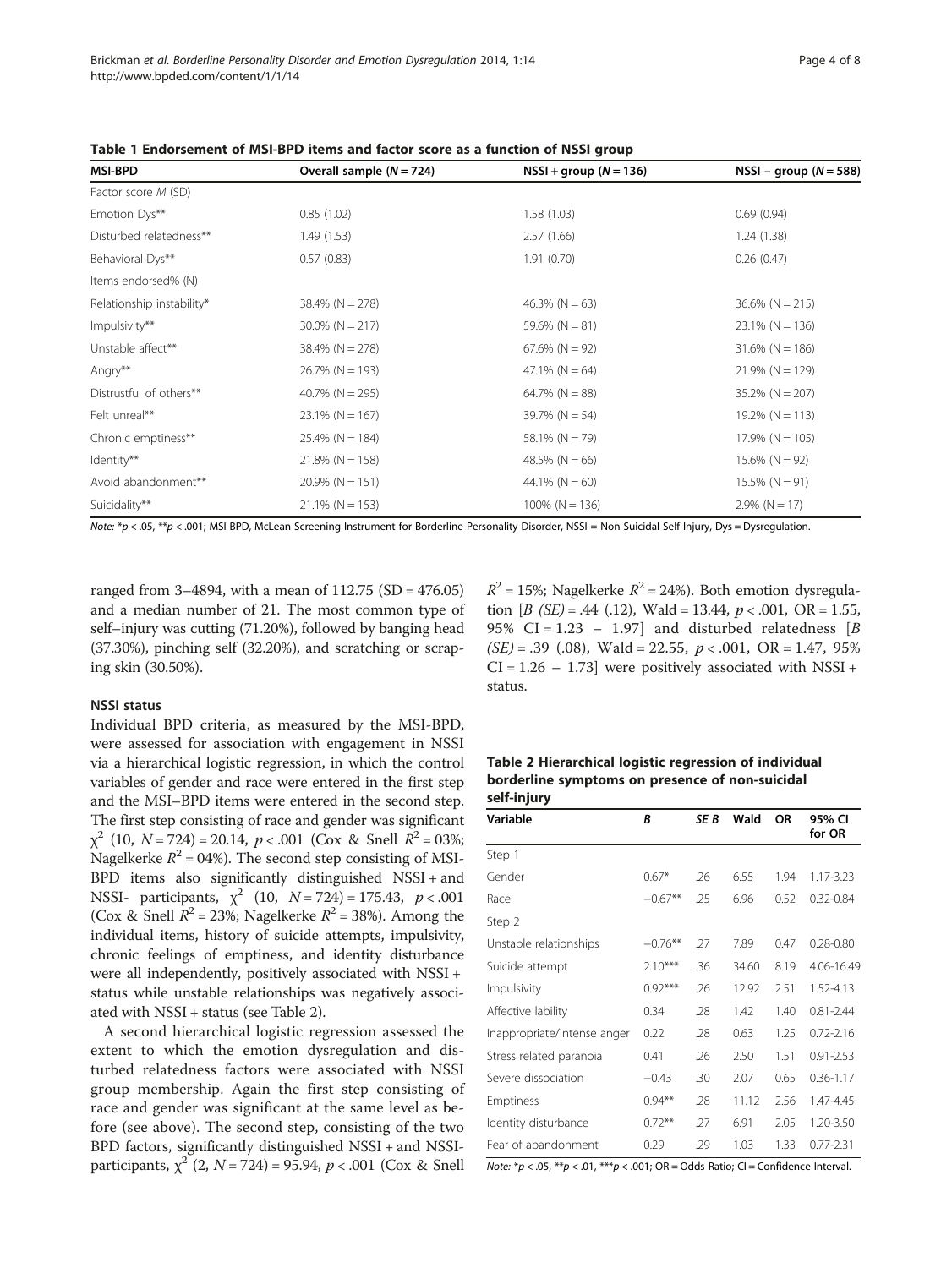| Variable                       | b        | SE B  | β       | $R^2$ | $\Lambda R^2$ | F for $\Lambda$ $R^2$ |
|--------------------------------|----------|-------|---------|-------|---------------|-----------------------|
| Step 1                         |          |       |         | .01   | .01           | .78 (2, 133)          |
| Gender                         | 17.10    | 40.58 | .04     |       |               |                       |
| Race                           | 28.21    | 37.43 | .07     |       |               |                       |
| Step 2                         |          |       |         | .08   | .07           | .94 (10, 123)         |
| Unstable relationships         | 22.00    | 37.60 | .06     |       |               |                       |
| Suicide attempt                | $-8.76$  | 38.09 | $-0.02$ |       |               |                       |
| Impulsivity                    | 14.34    | 35.64 | .04     |       |               |                       |
| Affective lability             | 5.28     | 42.46 | .01     |       |               |                       |
| Inappropriate/intense<br>anger | $-25.75$ | 37.07 | .07     |       |               |                       |
| Stress related paranoia        | 28.17    | 39.18 | .07     |       |               |                       |
| Severe dissociation            | 81.52    | 40.45 | $.22*$  |       |               |                       |
| Emptiness                      | 9.64     | 41.74 | .03     |       |               |                       |
| Identity disturbance           | 3.92     | 39.49 | .01     |       |               |                       |
| Fear of abandonment            | $-41.54$ | 38.85 | $-.11$  |       |               |                       |

Note: \*p < .05

#### NSSI frequency

A pair of hierarchical (step  $1 =$  race and gender, step  $2 =$ predictors) linear regressions were used to assess which criteria and factors were most strongly associated with NSSI frequency among individuals in the NSSI + group. In the hierarchical linear regression assessing individual BPD symptoms, the results indicated the model as a whole was not significantly associated with NSSI frequency  $(R^2 = .09, F (12,105) = .84, p = .61)$ . Among the individual BPD symptoms only severe dissociation was significantly related to NSSI frequency (see Table 3). In the hierarchical regression assessing BPD factors, the first step associated with race and gender was not significant,  $R^2 = .01$ ,  $F(2,133) < 1$ . However, the second step assessing the two BPD factors was significant ( $\Delta R^2$  = .05,  $\Delta F$  (2,131) = 3.55, p = .03). Specifically, the disturbed relatedness factor  $[B (SE) = 30.42 (11.48), Beta = .28, t = 2.65,$  $p = .009$ ] was associated with increased frequency of NSSI, Surprisingly, emotion dysregulation was not associated with NSSI frequency  $[B (SE) = -22.78 (18.71), Beta = -.12,$  $t = -1.21, p = .23$ .

#### **Discussion**

Though the link between NSSI and BPD pathology has been well established [[39](#page-6-0)], this study was the first to examine the BPD factors as well as individual symptoms in relation to NSSI in a college population. It was hypothesized that the BPD factor of emotion dysregulation and two of its component symptoms, affective instability and anger/aggression, would be associated with NSSI group membership as well as the frequency of NSSI. It was also hypothesized that suicidality would predict NSSI status. The findings of the current study provide only partial support for these hypotheses. The emotion regulation factor did predict NSSI group membership, as did endorsement of suicidality. However, none of the symptoms that comprise the emotion regulation factor were independently associated with either NSSI status or frequency. The disturbed relatedness BPD factor and some of the BPD symptoms that comprise that factor were also independently associated with NSSI status and frequency. Overall, the findings suggest that an array of BPD symptoms and factors, apart from those most directly associated with ability to modulate affect, may play a significant role in vulnerability for engagement in NSSI.

Of specific interest in the current study is the support for the association between NSSI and emotion dysregulation. Individuals in the NSSI + group, as compared to the NSSI- group, reported higher levels on the BPD factor of emotion dysregulation and subordinate BPD symptoms of affect lability, fear of abandonment and anger/aggression. Further, the emotion dysregulation factor discriminated between those in NSSI + and NSSI- group. This is consistent with previous NSSI research in BPD and other samples [\[31,42](#page-6-0)-[44](#page-6-0)] suggesting difficulty in effectively modulating one's own emotions may significantly confer risk for self-injurious behavior. Despite the relationship between the emotion dysregulation factor and history of NSSI, neither affect lability nor intense anger/aggression was uniquely related to NSSI behavior. This was somewhat surprising considering the overall relationship between emotion regulation and NSSI, as well as past studies showing emotion dysregulation is associated with self-harm in BPD [\[45](#page-6-0)]. However, unlike past studies, the current study utilized a non-clinical sample of which only a relatively small percentage (13%) of individuals reported meeting the diagnostic cutoff for BPD (based on the MSI-BPD screening measure), as compared to a clinical sample where all participants were seeking treatment for BPD. Thus, it may be that among individuals with milder forms of emotion dysregulation than is typically seen in BPD, only when affective lability is compounded by chronic intense anger or aggression and/or fear of abandonment, is the likelihood to engage in NSSI significantly enhanced. This would be consistent with research showing that among individuals with high negative affect (i.e., major depression), trait aggression was key in predicting who would engage in suicidal self-harm [[33\]](#page-6-0).

The disturbed relatedness factor and several of the BPD symptoms comprising this factor were independently associated with NSSI status. Within the disturbed relatedness factor, endorsement of the BPD symptoms that reflect intrapersonal difficulties (i.e., chronic emptiness and identity disturbance) independently distinguished NSSI+;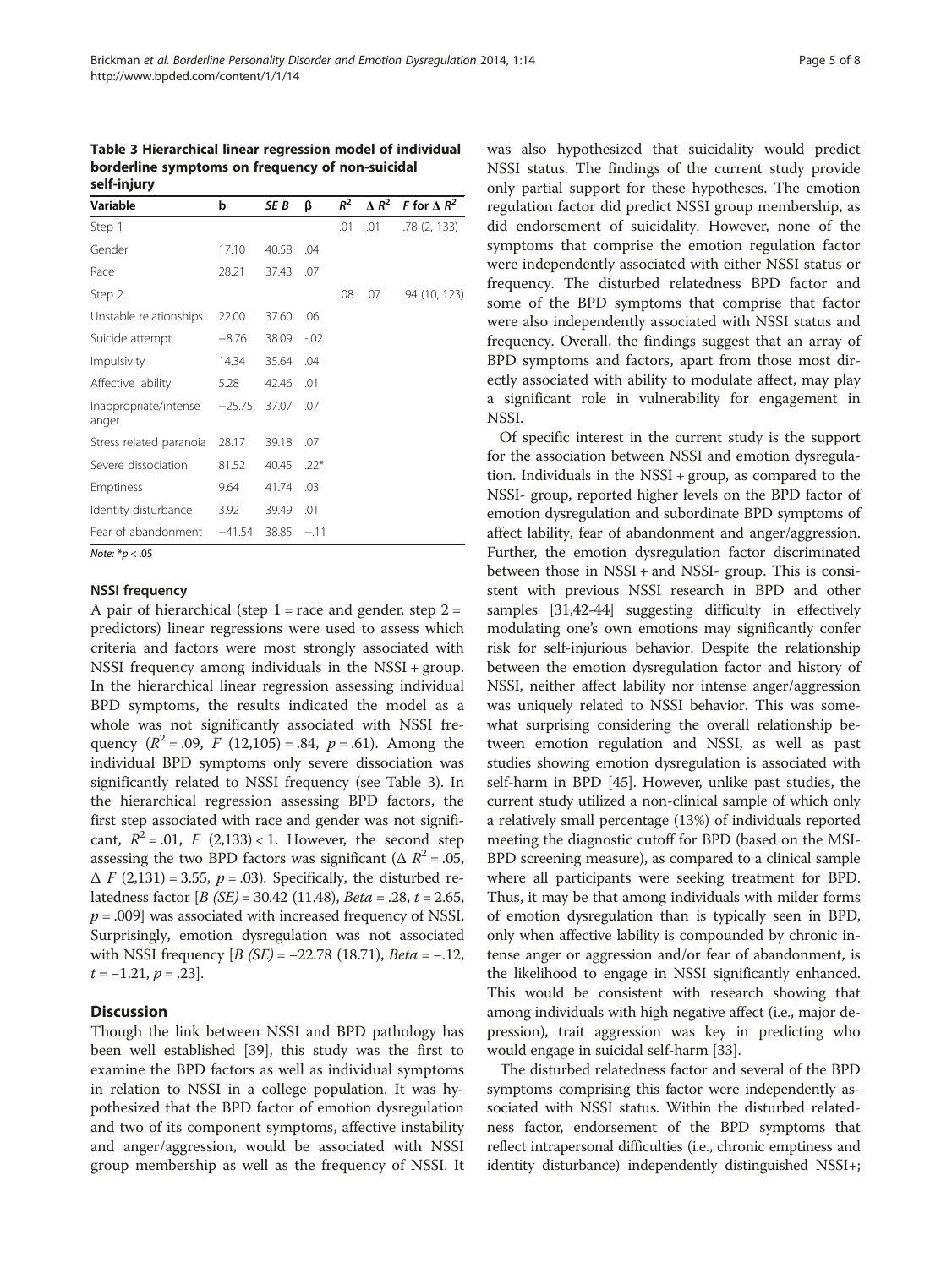whereas, endorsement of the most definitively interpersonal (turbulent relationships) symptom was associated with NSSI–status. In line with these results, feelings of emptiness is an antecedent and motivation for engaging in NSSI among young adults [\[46\]](#page-7-0), and identity confusion has been associated with a history of NSSI among adolescents [[47](#page-7-0)]. Present findings suggest that these intrapersonal factors may be particularly salient to the initiation of NSSI in a college population, and thus may represent a potential target for NSSI prevention in this population.

As stated, endorsement of the unstable relationships criterion was not associated with NSSI non-membership, which is inconsistent with previous research by Muehlenkamp and colleagues [[48](#page-7-0)] who found unstable interpersonal relationships were associated with both NSSI and suicide attempts. This study was conducted among an adolescent outpatient clinical sample, however. Though it is not clear, one possible explanation for the discordant finding is that in general college samples turbulent relationships are more normative and that alienation, rather than interpersonal distress, is more closely linked with NSSI.

As hypothesized, a history of suicidality was independently associated with NSSI status. Several previous studies have shown a close relationship between NSSI and suicidality (e.g., [[49](#page-7-0),[50](#page-7-0)]), and the present findings replicate and extend this in a diverse college sample. Furthermore, our finding that impulsivity also discriminated between NSSI + and NSSI- participants provides support to a mixed literature on the relationship between impulsivity and NSSI [[36,37](#page-6-0)].

The disturbed relatedness factor, and specifically the symptom of severe dissociation, was also independently associated with NSSI frequency among those endorsing a history of NSSI. However, it should be noted that despite being statistically significant, these effects were relatively small. In the context of BPD symptomatology it may be the case that dissociation and subsequent NSSI is serving to repeatedly reduce awareness of intolerable, intense negative emotions. The relationship found between dissociation and NSSI is consistent with previous research suggesting that dissociative symptoms of derealization, depersonalization, and psychogenic amnesia are found to commonly precede the urge to engage in NSSI [\[51\]](#page-7-0). It is thought that self-injury may influence dissociative symptoms through affect modulation (e.g., regaining a sense of reality) or to stop feeling empty, which is another common characteristic among those with BPD.

Several limitations of the study should be addressed. First, the study relied primarily on participant report, which may be prone to non-disclosure and difficulty in memory recall. The latter is particularly important in the current study as the nature of BPD symptomatology can be complex and particularly difficult to identify. Data were combined in a manner that did not take different forms and function of NSSI into account, instead investigating the overall construct. This is noteworthy as recent findings suggest that in some cases NSSI function may moderate the relationship between BPD symptomology and NSSI behavior [[45](#page-6-0)]. Finally, the study employed a cross sectional design to describe the relationship between BPD symptomatology and NSSI, prohibiting conclusions to be drawn on the extent of BPD symptomatology as risk factors for NSSI.

Notwithstanding such limitations, there are strengths to the current study that help provide direct implications for clinical practice. Results highlight certain BPD symptoms that may be helpful in identifying individuals who could be at risk for NSSI engagement, regardless of BPD diagnostic status. This may be particularly useful in a university counseling center setting, especially given the current sample. For example, individuals presenting with chronic feelings of emptiness or difficulties in identity formation, or reporting a combination of unstable mood, angry temperament and abandonment concerns, may be targets for intervention as they are potentially at increased likelihood of engaging in NSSI. Undergraduate student samples are often considered a limitation to generalizability; however, there are high rates of NSSI among teens and young adults, in addition to the prevalence of onset being during this time period, making it a particularly important age range to target intervention and prevention efforts.

#### Conclusion

Despite these limitations, the present findings represent a useful contribution to understanding self-injury in the context of BPD. As many self-injuring individuals never seek out mental health treatment [[42](#page-6-0)], there is a strong need to identify correlates and potential risk factors of the behavior. The current findings suggest that the assessment of BPD symptomology as individual criterion or as subdomain may help further identify those at risk for self-injury.

#### Competing interests

In the past five years, we didn't receive any reimbursements, fees, funding or salary from an organization that may gain or lose financially from the publication of this manuscript. We do not hold any stocks or shares in an organization that may in any way gain or lose financially from the publication of this manuscript. We do not hold and have not currently applied for any patents relating to the content of the manuscript. We do not receive reimbursements, fees, funding, or salary from an organization that holds or has applied for patents relating to the content of the manuscript. We do not have any other financial competing interests.

We do not have any non-financial competing interests (political, personal, religious, ideological, academic, intellectual, commercial or any other) to declare in relation to this manuscript.

#### Authors' contributions

LB and MM participated in the conceptualization and design of the study. LB MM AL MB and BA drafted the manuscript. MM BA and LB performed the statistical analyses. BA and MM drafted the resubmission. All authors read and approved the final manuscript.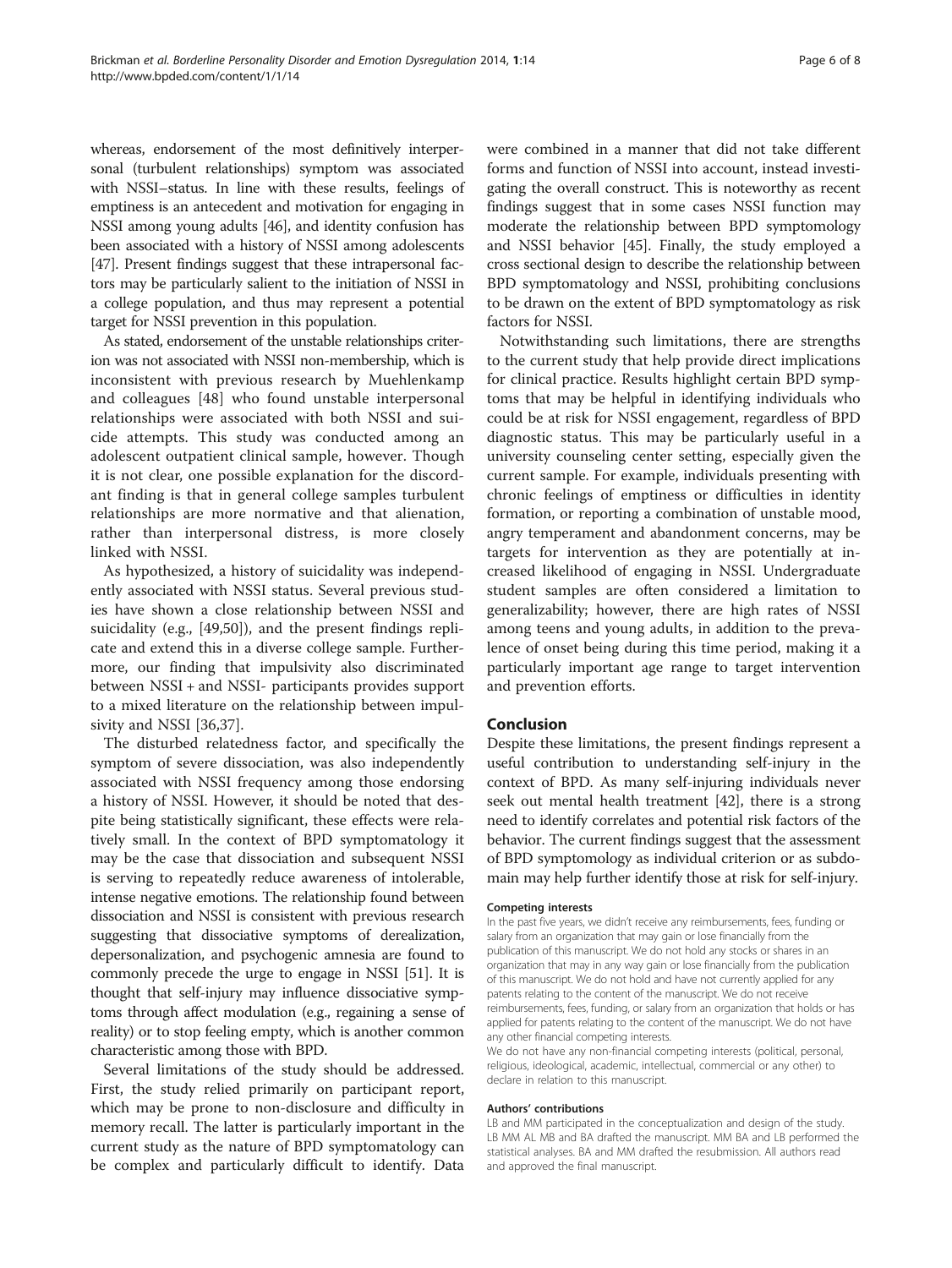#### <span id="page-6-0"></span>Acknowledgments

Preparation of this article was supported by NIMH Grant R01MH084904 to Dr. Michael McCloskey.

#### Author details

<sup>1</sup>Department of Psychology, Temple University, 1701 N. 13th Street, Weiss Hall, Philadelphia, PA 19122, USA. <sup>2</sup>Department of Psychology, Lee Blvd, Mississippi State University, Mississippi, MS 39759, USA.

#### Received: 29 May 2014 Accepted: 27 August 2014 Published:

#### References

- 1. Klonsky ED, Moyer A: Childhood sexual abuse and non-suicidal self-injury: meta-analysis. Br J Psychiatry 2008, 192:166–170.
- 2. Nock M: Why do people hurt themselves?: New insights into the nature and functions of self-injury. Curr Dir Psychol Sci 2009, 18:79-83.
- 3. Glenn CR, Klonsky ED: Prospective prediction of nonsuicidal self-injury: a 1-year longitudinal study in young adults. Behav Ther 2011, 42:751–762.
- 4. In-Albon T, Burli M, Ruf C, Schmid M: Non-suicidal self-injury and emotion regulation: a review on facial emotion recognition and facial mimicry. Child Adolesc Psychiatr Ment Health 2013, 7:5.
- 5. Klonsky ED: The functions of deliberate self-injury: a review of the evidence. Clin Psychol Rev 2007, 27:226–239.
- 6. Briere J, Gil E: Self-mutilation in clinical and general population samples: prevalence, correlates, and functions. Am J Orthopsychiatry 1998, 68:609–620.
- 7. Klonsky ED: Non-suicidal self-injury in United States adults: prevalence, sociodemographics, topography and functions. Psychol Med 2011, 41:1981–1986.
- Kuentzel JG, Arble E, Boutros N, Chugani D, Barnett D: Nonsuicidal selfinjury in an ethnically diverse college sample. Am J Orthopsychiatry 2012, 82:291–297.
- Muehlenkamp JJ, Claes L, Havertape L, Plener PL: International prevalence of adolescent non-suicidal self-injury and deliberate self-harm. Child Adolesc Psychiatr Ment Health 2012, 6:10.
- 10. Andover MS, Pepper CM, Ryabchenko KA, Orrico EG, Gibb BE: Selfmutilation and symptoms of depression, anxiety, and borderline personality disorder. Suicide Life Threat Behav 2005, 35:581–591.
- 11. Soloff P, Lis J, Kelly T, Cornelius J, Ulrich R: Self-mutilation and suicidal behavior in borderline personality disorder. J Pers Disord 1994, 8:257–267.
- 12. Association AP: Diagnostic and Statistical Manual of Mental Disorders. 5th edition. Washington DC: American Psychiatric Association; 2013.
- 13. Grant BF, Chou SP, Goldstein RB, Huang B, Stinson FS, Saha TD, Smith SM, Dawson DA, Pulay AJ, Pickering RP, Ruan WJ: Prevalence, correlates, disability, and comorbidity of DSM-IV borderline personality disorder: results from the Wave 2 National Epidemiologic Survey on Alcohol and Related Conditions. J Clin Psychiatry 2008, 69:533-545.
- 14. Lieb K, Zanarini MC, Schmahl C, Linehan MM, Bohus M: Borderline personality disorder. Lancet 2004, 364:453–461.
- 15. Black DW, Blum N, Pfohl B, Hale N: Suicidal behavior in borderline personality disorder: prevalence, risk factors, prediction, and prevention. J Pers Disord 2004, 18:226–239.
- 16. Shearer SL, Peters CP, Quaytman MS, Wadman BE: Intent and Lethality of Suicide Attempts among Female Borderline Inpatients. Am J Psychiat 1988, 145:1424–1427.
- 17. Zanarini MC, Frankenburg FR, Hennen J, Reich DB, Silk KR: The McLean Study of Adult Development (MSAD): Overview and implications of the first six years of prospective follow-up. J Pers Disord 2005, 19:505–523.
- 18. Clarkin JF, Widiger TA, Frances A, Hurt SW, Gilmore M: Prototypic typology and the borderline personality disorder. J Abnorm Psychol 1983, 92:263–275.
- 19. Linehan MM: Cognitive-behavioral treatment of borderline personality disorder. New York, NY: Guilford Press; 1993.
- 20. Oldham JM: Borderline personality disorder and suicidality. Am J Psychiatry 2006, 163:20–26.
- 21. Sanislow CA, Grilo CM, Morey LC, Bender DS, Skodol AE, Gunderson JG, Shea MT, Stout RL, Zanarini MC, McGlashan TH: Confirmatory factor analysis of DSM-IV criteria for borderline personality disorder: findings from the collaborative longitudinal personality disorders study. Am J Psychiatry 2002, 159:284–290.
- 22. Andion O, Ferrer M, Gancedo B, Calvo N, Barral C, Torrubia R, Casas M: Confirmatory Factor Analysis of Borderline Personality Disorder symptoms based on two different interviews: the Structured Clinical Interview for DSM-IV Axis II Disorder and the Revised Diagnostic Interview for Borderlines. Psychiatry Res 2011, 190:304–308.
- 23. Clifton A, Pilkonis PA: Evidence for a single latent class of Diagnostic and Statistical Manual of Mental Disorders borderline personality pathology. Compr Psychiatry 2007, 48:70–78.
- 24. Nock MK: Actions speak louder than words: An elaborated theoretical model of the social functions of self-injury and other harmful behaviors. Appl Prev Psychol 2008, 12:159–168.
- 25. Gratz K, Roemer L: Multidimensional assessment of emotional regulation and dysregulation: Development, factor structure, and initial validation of the Difficulties in Emotion Regulation Scale. J Psychother Behav Assess 2004, 26:41–54.
- 26. Shedler J, Westen D: Refining personality disorder diagnosis: integrating science and practice. Am J Psychiatry 2004, 161:1350-1365.
- Gross JJ: Emotion regulation: Past, present, future. Cognit Emot 1999, 13:551–573.
- 28. Conklin CZ, Bradley R, Westen D: Affect regulation in borderline personality disorder. J Nerv Ment Dis 2006, 194:69–77.
- 29. Glenn CR, Klonsky ED: Emotion Dysregulation as a Core Feature of Borderline Personality Disorder. J Pers Disord 2009, 23:20–28.
- 30. Grilo CM, McGlashan TH, Morey LC, Gunderson JG, Skodol AE, Shea MT, Sanislow CA, Zanarini MC, Bender D, Oldham JM, Dyck I, Stout RL: Internal consistency, intercriterion overlap and diagnostic efficiency of criteria sets for DSM-IV schizotypal, borderline, avoidant and obsessive-compulsive personality disorders. Acta Psychiatr Scand 2001, 104:264–272.
- 31. Brown MZ, Comtois KA, Linehan MM: Reasons for suicide attempts and nonsuicidal self-injury in women with borderline personality disorder. J Abnorm Psychol 2002, 111:198–202.
- 32. Kleindienst N, Bohus M, Ludascher P, Limberger MF, Kuenkele K, Ebner-Priemer UW, Chapman AL, Reicherzer M, Stieglitz RD, Schmahl C: Motives for nonsuicidal self-injury among women with borderline personality disorder. J Nerv Ment Dis 2008, 196:230–236.
- 33. Keilp JG, Gorlyn M, Oquendo MA, Brodsky B, Ellis SP, Stanley B, John Mann J: Aggressiveness, not impulsiveness or hostility, distinguishes suicide attempters with major depression. Psychol Med 2006, 36:1779–1788.
- 34. Nock MK, Wedig MM, Holmberg EB, Hooley JM: The emotion reactivity scale: development, evaluation, and relation to self-injurious thoughts and behaviors. Behav Ther 2008, 39:107-116.
- 35. Janis IB, Nock MK: Are self-injurers impulsive?: Results from two behavioral laboratory studies. Psychiatry Res 2009, 169:261-267
- 36. McCloskey MS, Look AE, Chen EY, Pajoumand G, Berman ME: Nonsuicidal Self-Injury: Relationship to Behavioral and Self-Rating Measures of Impulsivity and Self-Aggression. Suicide Life-Threat 2012, 42:197–209.
- 37. Glenn CR, Klonsky ED: A Multimethod Analysis of Impulsivity in Nonsuicidal Self-Injury. Pers Disord-Theory ResTreat 2010, 1:67–75.
- 38. Baus N, Fischer-Kern M, Naderer A, Klein J, Doering S, Pastner B, Leithner-Dziubas K, Plener PL, Kapusta ND: Personality organization in borderline patients with a history of suicide attempts. Psychiatry Res 2014, 218:129–133.
- 39. Zanarini MC, Vujanovic AA, Parachini EA, Boulanger JL, Frankenburg FR, Hennen J: A screening measure for BPD: the McLean Screening Instrument for Borderline Personality Disorder (MSI-BPD). J Pers Disord 2003, 17:568–573.
- 40. Gardner K, Qualter P: Reliability and validity of three screening measures of borderline personality disorder in a nonclinical population. Pers Indiv Differ 2009, 46:636–641.
- 41. Sanislow CA, Grilo CM, McGlashan TH: Factor analysis of the DSM-III-R borderline personality disorder criteria in psychiatric inpatients. Am J Psychiatr 2000, 157:1629–1633.
- 42. Gratz KL: Targeting emotion dysregulation in the treatment of self-injury. J Clin Psychol 2007, 63:1091-1103.
- 43. Gratz KL: Risk factors for and functions of deliberate self-harm: An empirical and conceptual review. Clin Psychol-Sci Pract 2003, 10:192-205.
- 44. Niedtfeld I, Schulze L, Kirsch P, Herpertz SC, Bohus M, Schmahl C: Affect Regulation and Pain in Borderline Personality Disorder: A Possible Link to the Understanding of Self-Injury. Biol Psychiatry 2010, 68:383–391.
- 45. Sadeh N, Londahl-Shaller EA, Piatigorsky A, Fordwood S, Stuart BK, McNiel DE, Klonsky ED, Ozer EM, Yaeger AM: Functions of non-suicidal self-injury